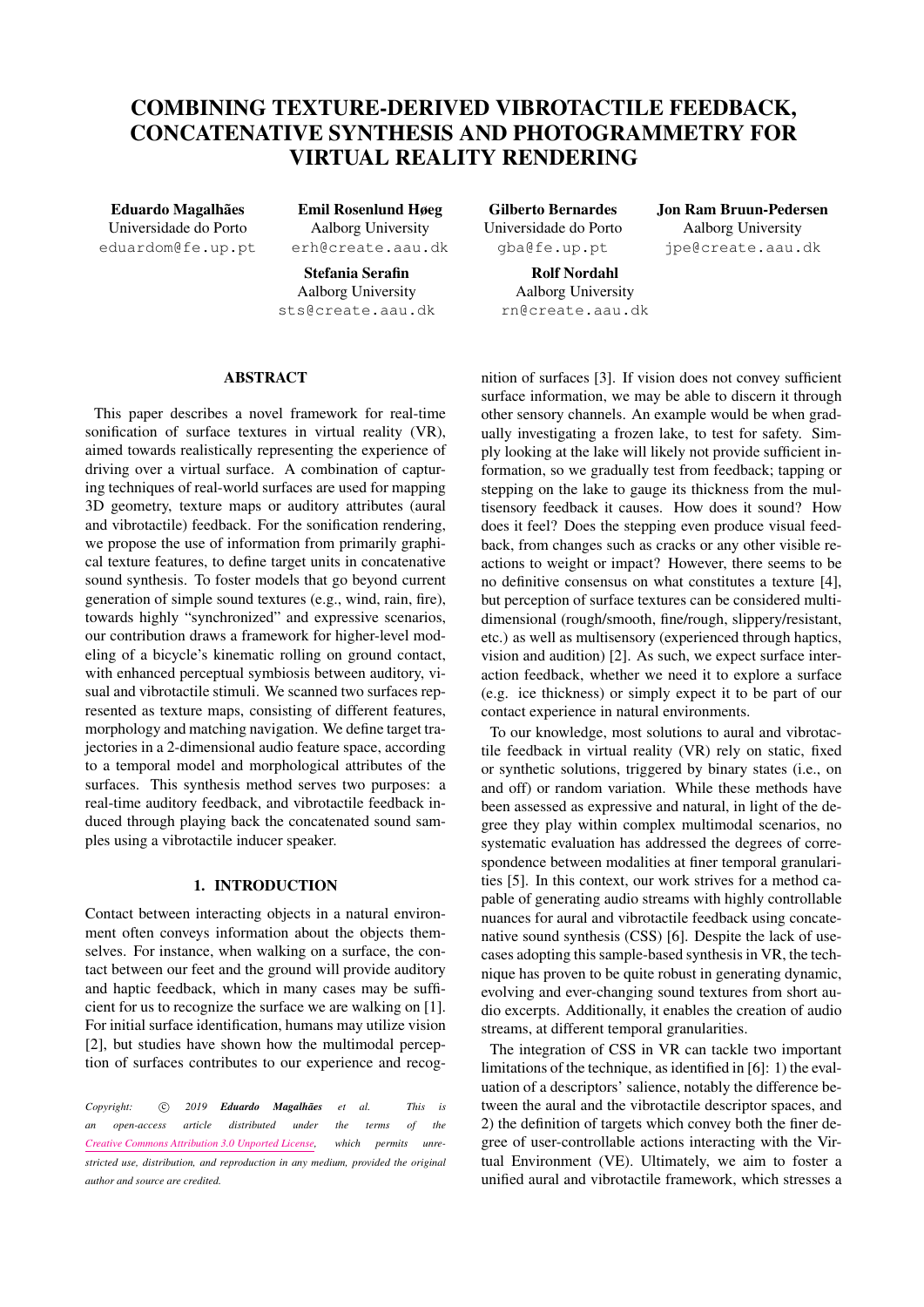high level of control, adaptation and presumably a greater sense of immersion engendered by congruent sensory feedback.

In this paper, we advance a framework for the expressive sonification of a continous ground contact, applicable for driving type experiences (e.g. biking). More specifically, we aim towards driving experiences, where a part of the VR interaction includes forward-moving wheels, making contact with surface material, while moving across the virtual landscape. The paper presents a preliminary case scenario using an instrumented training bicycle, for interacting with two surface textures: asphalt and dirt road (covered with leaves). Using image texture features and their intrinsic structure derived from displacement maps, we aim to foster a method to dynamically map repetitive user actions to a CSS engine. In this context, the main novelty is the use of CSS for aural and vibrotactile feedback, which to the best of our knowledge, has not been thoroughly explored and tested. Ultimately, the contribution aims to explore a larger framework that addresses spatiotemporal rolling friction with a high level of visual-aural-haptic synchronism and congruence. We show some promising preliminary results, which propose that sound descriptorbased models within CSS, can provide a real-time adaptive method to induce vibrotactile feedback within VR.

# 2. RELATED WORK

The human somatosensory (haptic) system is commonly divided into cutaneous and kinesthetic senses. Cutaneous, also frequently referred to as tactile sensation, refers to exteroreceptors responding to stimuli across the entire surface of the skin, including touch, pressure, vibration, temperature and pain [\[7\]](#page-6-6). Kinesthetic sensation refers to the perceptual receptors in the joints, tendons and muscles which give information about position and movement of the body (proprioception). It constantly monitors if body movement is caused by self-directed motion or an external force (such as the vibration from the bike while crossing rough terrain) [\[8\]](#page-6-7). Haptic technology has the ability to evoke human somatosensory stimulation, by providing tactile or kinesthetic cues through e.g. ground-referenced haptic devices [\[9\]](#page-6-8), for example, force feedback or vibration to physical steering props [\[10\]](#page-6-9).

On a real bicycle ride, several sensory channels assist each other in maintaining balance and control, and vision is one of the most predominant modalities to elicit appropriate responses. However, other mechanical sensory systems are equally important to perform complex motor tasks. The vestibular system is responsible for sensing head movement, orientation and balance, and is tightly linked to the kinesthetic sensation and the visual system [\[7\]](#page-6-6). The multisensory integration of these different sensations assist humans in creating a unitary understanding of the world, e.g. through active haptic exploration. For example, the visual system can, with a greater range, anticipate incoming obstacles and changes in surface structure, which necessitates preparation of the body to respond accordingly, with both speed and precision to uphold balance and stability. Thus, recognition of surface textures and geometric variations is paramount to maintaining control of a real life bike. Equally, the perception of texture from a tactile perspective, can be viewed as a product of vibration during surface exploration with a lateral movement of the hand [\[11\]](#page-6-10), or vibrotactile stimulation of the feet [\[3\]](#page-6-2). In VR, this sensation can be simulated through active haptics, such as vibrotactile actuators or force feedback systems [\[9\]](#page-6-8). It has been shown that mediating such information can increase the sense of realism of a virtual experience [\[12,](#page-6-11) [13\]](#page-6-12), aid in the identification of surface information [\[14\]](#page-7-0), as well as improving task performance and precision [\[15,](#page-7-1) [16\]](#page-7-2).

Previous studies have shown that the human postperceptual system will integrate conflicting information, in which case a bias towards the stronger modality may appear, also known as intersensory bias [\[17\]](#page-7-3) or sensory dominance [\[2\]](#page-6-1). One of the most famous example of this, is the visuotactile cross-modal interaction of the rubber hand illusion [\[18\]](#page-7-4). In the experiment, a majority of subjects perceived a rubber hand as their own hand, when observing the rubber hand being brushed simultaneously as their own hand, while the real hand was in the same approximate position, but visually hidden. This sensory illusion persists, because the visual cues dominate the sense of proprioception. Furthermore, another study has shown that when exposed to a visuotactile discrepancy, the haptic sensation adapts to vision when visual stimuli is more reliable, but haptic exploration dominate vision when the reliability of the visual stimuli was decreased [\[19\]](#page-7-5). Similar results of haptic dominance was shown by [\[20\]](#page-7-6) when participants were presented with ambiguous visual cues.

The perceptual system will go to great length to form and maintain a unitary experience. But while being an adept and capable system, it also shows a considerable reliance on specific pattern interpretations, and may easily be affected when its logic is challenged, whether intentionally or accidentally. Especially considering the latter; the range of multisensory feedback potential with immersive VR technology is comprehensive. The illusion of being present in the VE, requires that it represents a coherent perceptual experience with sensory consistency [\[21\]](#page-7-7). So while sensory integration from congruent stimuli may aid the intelligibility of an object or amplify the experience of its sensory feedback, incongruent stimuli may quickly become disruptive, confusing, or even hinder a sense of presence.

For VR experiences, where a central user experience (or interaction design aspects) depends on correct perceptual interpretations of VE content/objects (e.g. for interpretation of valid actions), consistent and congruent stimuli should be a crucial consideration [\[21\]](#page-7-7). Studies on natural interactive walking has shown how exactly auditory and active haptic feedback has been able to convey the multisensory experience of walking surfaces [\[3\]](#page-6-2). For an immersive experience of *driving* across simulated virtual surfaces, real-time auditory and vibrotactile feedback mediated with technology of high temporal and spatial resolution, is naturally likely to play an essential part as well, but differs from human plantigrade gait due to the mechanical differences between the interrupted surface contact of the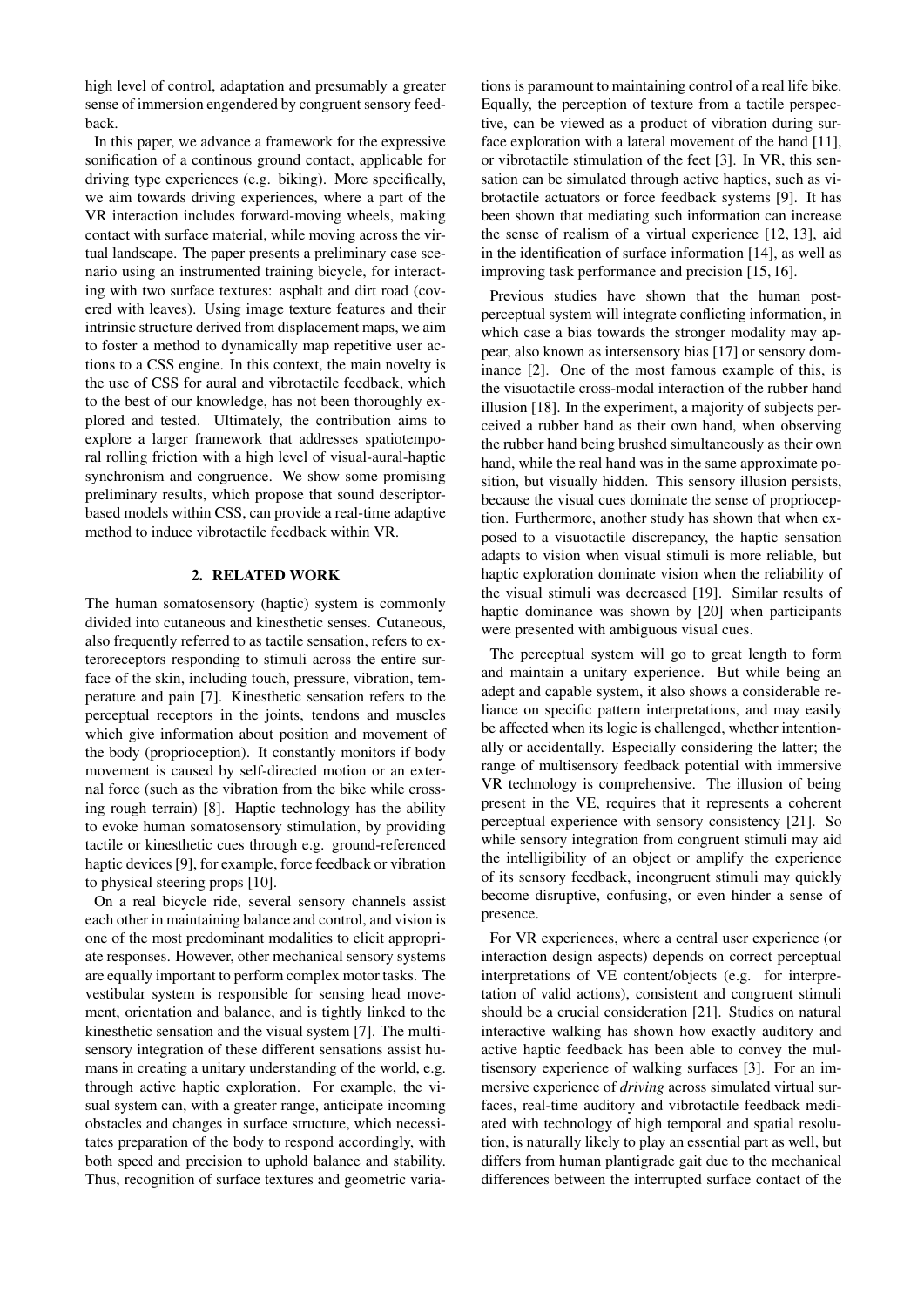feet and that of a spinning wheel which maintains constant and continuous contact.

While studies on exercise biking show that virtual nature environments can be used to augment the exercise experience for motivational purposes with elderly users [\[22\]](#page-7-8), these augmentations focus primarily on visuals for environment mediation. Experiencing nature content and traveling the environments, showed to be defining parts of elderly users' motivation to exercise [\[23\]](#page-7-9). For some users, introducing a VR headset to increase system immersion [\[21\]](#page-7-7) further improved motivation and the user experience, partly due to experiencing of increased presence, but more qualitatively from feeling 'closer' to the (virtual) nature environment [\[24\]](#page-7-10).

#### 2.1 Visual world capture

For realistic experiences of feedback, e.g. from interactive virtual objects, congruence logically depends on the perceived realism of objects themselves, through all sensory modalities. In a study on the perceptual relationship between audio, video and audiovisual quality, results showed that high image quality positively affects the perception of (accompanying) audio quality, and vice versa [\[25,](#page-7-11) [26\]](#page-7-12). As the quality of the visual display is steadily increasing, it can be cogently derived that rendering techniques for interfaces targeting other sensory modalities must be paid equal attention and enhancement, to maintain sensory consistency. Photo-realistic capturing techniques, such as photogrammetry, can be supplied by affordable camera hardware (e.g., a standard smartphone-embedded camera) with tangible post processing time, to enable accessible 3D 'scanning' procedures of real-life objects. These captures can be merged into 3D geometry meshes, or surface capture for texture mapping, etc. [\[27\]](#page-7-13). The process includes combining a vast amount of photographs of an object from different angles for perfect alignment and capture of depth, to create a mesh and textures that resembles the captured object. High resolution meshes can be simplified in several ways, but often includes creating normal maps to simulate the fine geometric surface detail, and thus achieving the same level of detail and perceived granularity, with a decreased amount of vertices. However, the issue with normal maps is that the meshes themselves are often flat, which will be revealed when perceived from extreme angles. Displacement mapping is a different technique used to render details on a simple mesh, but where surfaces are actually displaced, based on a greyscale texture map (also known as a displacement map). Displacement maps are derived from height fields and elevation is encoded in each texel in a range from 0 (black) to 255 (white), in an 8 bit image, generating an actual displacement of the vertices along the surface normals [\[28\]](#page-7-14). Black-colored pixels are translated to minimum height, and white-colored pixels are translated to maximum height. Displacement maps typically requires a high level of vertices to achieve a good result, however some displacement procedures also afford a tessellation phase (i.e. adding additional subdivisions to the mesh before applying the displacement itself) [\[29\]](#page-7-15).

Fig. [1](#page-2-0) shows the process of adding geometry to a mesh

<span id="page-2-0"></span>

Figure 1. Texture mapping with an added displacement map. The results is a visually noticeable geometrical change of the surface, based fundamentally on the original texture map.

based on a displacement map and additional subdivision of the mesh (c). Here a texture map (a) is added to a primitive plane shape, and based on a displacement map (b) the mesh is tessellated and vertices are displaced along surface normals.

Although displacement mapping is a great way of achieving additional sense of depth and details, the addition of vertices also means an increased load on the graphical processing unit (GPU) [\[29\]](#page-7-15). For the developer, considerations towards optimization are always relevant, often related to the conflict of performance versus quality. For the purposes of this paper, the visual rendering of surfaces specifically (but not necessarily the remaining environment), should prioritize quality (displacement- over normal maps). Displacements and other geometric details in the visual surface representation, should be visually observable. Especially for moving forward, vision allows a user foresight of what surface features the vehicle will cross momentarily. It sets expectations for the translation of the visual cues into multimodal surface feedback. This can be the case for more prominent objects on the surface, but also simply for parts of the surface that are distinguishable or unique. And example would be a hard rock during on a soft dirt path, or a pile of crisp leaves on a sidewalk. The former (rock) would likely rely on displacement with multimodal feedback being focused quite a bit on the haptics, while the latter (leaves) would unlikely demand much displacement or haptic feedback, but would elicit strong auditory feedback.

## 2.2 Concatenative Sound Synthesis

Concatenative sound synthesis (CSS) is a sampling technique that creates audio streams by combining snippets from a large audio database [\[30\]](#page-7-16). It can be seen as an ex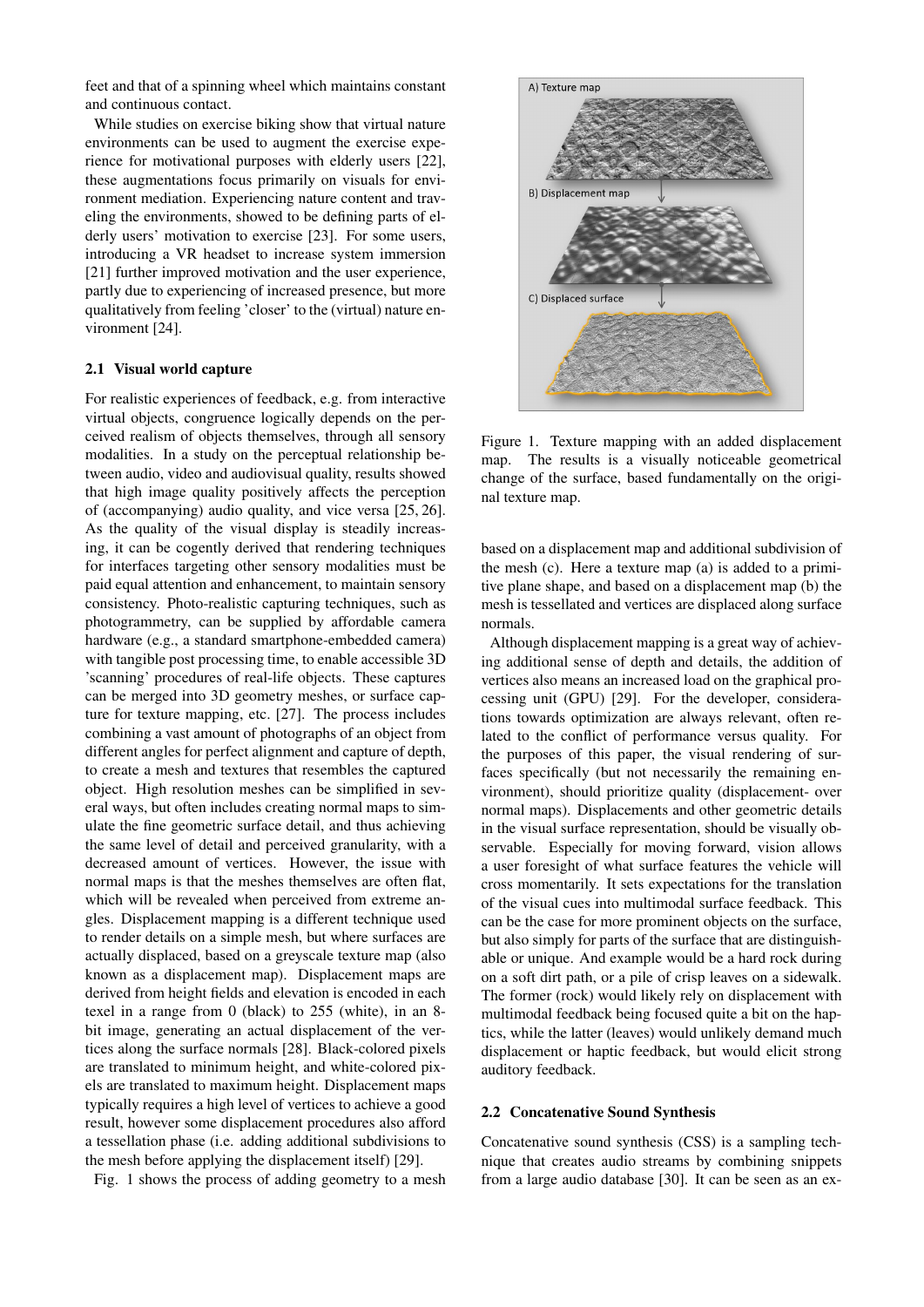tension of granular synthesis [\[6,](#page-6-5)[31\]](#page-7-17), towards greater levels of control and automation by adopting content-based audio description methods from Music Information Retrieval (MIR).

Historically, CSS has been largely applied to the synthesis of sound textures/environmental sounds and music [\[32\]](#page-7-18). In the former category, of great relevance to the current work, CSS successfully tackles the pervasive post-production problem of extending a given audio clip, [\[33,](#page-7-19) [34\]](#page-7-20), to more creative solutions within games, VR and interactive installations; and even to procedurally generate highly controlled nuances that match external actuators [\[31,](#page-7-17) [35\]](#page-7-21).

CSS builds up a database of pre- or live-recorded *units* (i.e., segments or snippets with typical lengths of 50 ms to a few seconds) from an input *audio source*. Relevant sonic properties of each unit, such as pitch, loudness, noisiness, or spectral shape, are merged into a *feature vector*, which represents the units in the system. Due to their reduced dimensionality compared with the raw audio signal, feature vectors allow efficient search and retrieval from extensive data bases. New audio streams are created by specifying target queries, for which the best match is retrieved from the database to be played back.

The selection of attributes in the feature vector and target queries, as well as the metrics used to compare them are crucial to the system performance and quality. In this context, the nature of the input audio source, application domain and target definition (by navigating in a descriptor space) are fundamental to the parametrization of the system algorithms. For a comprehensive comparison of these variables and their implications in the musical results, please refer to [\[36\]](#page-7-22).

# 3. METHODOLOGY

Fig. [2](#page-3-0) shows the architecture of a concatenative sound synthesis engine for aural and vibrotactile feedback in VR. To the CSS prototypical component modules of this synthesis technique (in grey), we introduce a novel target definition method driven by texture map features from photogrammetric models of the provided surfaces (identified by their ID). Within this application context, particular emphasis is given to repetitive activities, such as walking, pedaling, and swimming, whose attributes are defined in the system by their angular velocity. Next, we detail each of the component modules of the architecture, using as a case-base scenario a bicycle ride on two surfaces asphalt and dirt road covered with leaves.

## 3.1 Source sounds

We recorded real bicycle rides on two different surfaces: asphalt and dirt road covered with leaves. The choice of these surfaces aims at designing a preliminary battery of multimodal tests, which enforce scenarios where the vibrotactile and aural feedback is known to have different impact. While the vibrotactile feedback of these two surfaces was expected to have a minimal discrepancy, the aural feedback was expected to be quite distinctive. At two

<span id="page-3-0"></span>

Figure 2. System architecture for a concatenative sound synthesis engine for vibrotactile and aural feedback (grey blocks) in VR. Target definition is driven by texture features from photogrammetric models, texture ID and angular velocity (white blocks).

of the recording sessions, microphones were mounted to a bicycle with 1) a *standard* cardioid microphone, pointing at the bicycle wheel to capture audio generated by the tire against the surfaces , and 2) a contact microphone attached to the chassis of the bike to capture the vibrations propagating through the wheel caused by the changing surface texture. The adopted audio capture techniques aimed at a clear distinction between synchronized auditory sources to test both the descriptors efficiency in discriminating the sources.

#### 3.2 Segmentation and analysis

To segment the recordings, we chopped the signal into equal-length units of 50 ms. This simple and efficient segmentation method was favored instead of more complex and structure-aware segmentation methods (e.g. using peaks from a spectral novelty function), as the source sounds are largely monotonic and repetitive in nature. Furthermore, the adopted unit length typically ensures a high degree of stationary behavior across its duration, thus promoting a more robust analysis of the signal.

Each unit was then analyzed using the entire set of eight low-level audio descriptors within MUBU [\[37\]](#page-7-23): frequency, energy, periodicity, first-order autocorrelation coefficient (AC1), loudness, spectral centroid, spectral spread, and spectral skewness. Hence, an eight-dimensional feature vector was created for each unit. Each descriptor per unit is represented by the mean value of overlapping windows across its duration (window size  $\approx 11.6$ ms with 50% overlap).

#### 3.3 Database

A hierarchical database architecture was adopted to store all imported source audio files and generated data. The former is stored into a buffer and can be easily retrieved by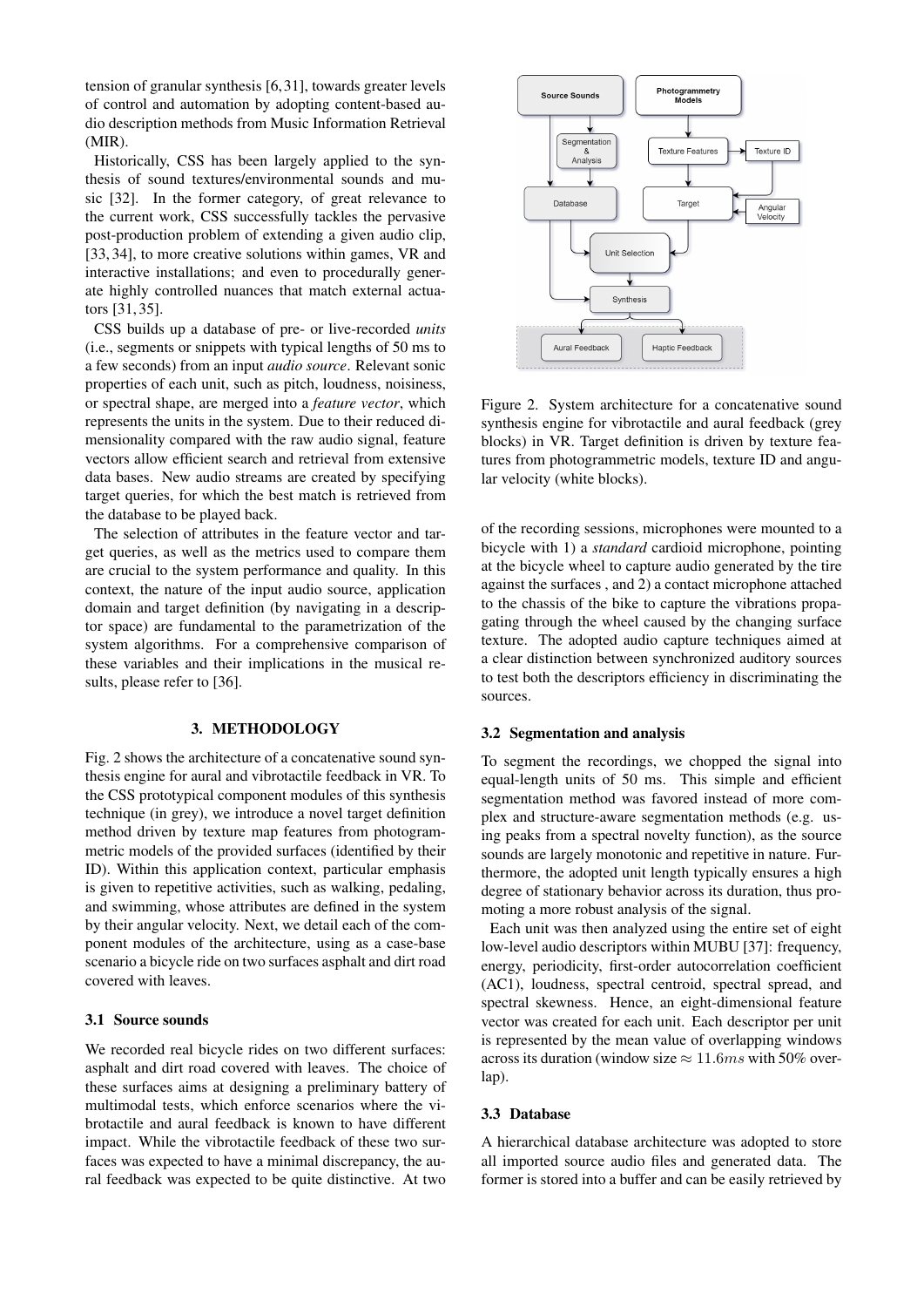accessing chunks of audio by an index (or sample) range. The latter stores all generated data from the source files during segmentation and analysis in a database using a hierarchical structure. Its top-level hierarchy includes as many entries as the number of surfaces, identified by an ID. Within each surface ID, we can parse a sub-level with three fields: 1) unit number, 2) unit onset (in samples), and 3) descriptors (feature vector).

## 3.4 Target

Targets are defined from displacement maps information per texture, which is acquired from the surface shaders in the Unity3D game engine. Acquiring surface information is a process that requires several steps. First of all, to measure the speed of the bike, the angular velocity has to be converted to meters per second, and the position of the bike in world space (i.e the coordinate system of the game scene) has to be logged to figure out which mesh the bike is currently interacting with. In Unity, each game-object can be assigned a unique identification tag. Identification of surfaces is thus registered through a raycasting algorithm which originates from the approximated ground contact point of the front wheel of the virtual bike. When the raycast registers a collision with a ground-surface it identifies the surface-tag, and accesses the displacement map in the subshader, to read the corresponding normalized pixel value (between 0 and 1) in the texture coordinate (texcoord), defined by the position of the raycast-hit (see Fig[.3.](#page-4-0)).

# 3.5 Unit selection

Units selection is the component module responsible for finding the best matching units to be synthesized. It aims to assess the database unit that best fits a particular target query–measured by its target cost, or distance in the descriptor space–but also by minimizing the spectral displacement between unit bounds–measured by concatenation cost. In this context, we focus mainly in the first metric, as the latter metric is implicitly modelled in the target definition. The better the targets capture the temporal nuances of the repetitive actions, the more unnecessary is the concatenation cost. Therefore, a simple real-time local search for the best matching unit is used without considering its surrounding temporal dimensions. Furthermore, we consider the adoption of jitter as a result of a flexible *k*nearest neighbour with a user-definable *k* value, to be empirically tested.

#### 3.6 Synthesis

Synthesis is done by two concatenating synthesis engines, which generate unique streams for each capture technique, i.e., aural and vibrotactile. These streams are then played back through their correspondent channel. The aural feedback is sent to the headphones and the vibrotactile feedback is sent to a low frequency audio transducer (Butt-Kicker BK-LFE).

Within each stream, selected units are concatenated with a Gaussian amplitude envelope and an 50% overlap. We adopt a spectral compressor-expander filter to enhance

<span id="page-4-0"></span>

Figure 3. This figure visualizes the procedures of 1) acquiring surface information from a mesh through a raycast-hit, and 2) reading the corresponding texture-coordinate (texcoord) value in the displacement map, and 3) continuously sending that information to target units within the descriptors space once every frame.

the quality of the unit concatenation by minimizing discontinuities between the spectral peaks of adjacent units. Roughly, the signal process is done by applying on shortterm windows ( $\approx$  50ms) a filtering mask resulting from the interpolation of the spectral content from neighbor windows.

#### 4. PRELIMINARY EVALUATION

A preliminary evaluation of our framework aims to assess particular design choices of a unified CSS engine for both the aural and vibrotactile feedback in VR. In detail, we intend to promote a better understanding of the idiosyncrasies of the descriptor spaces resulting from our dual capture technique. Ultimately, we can endorse our informal perceptual hypothesis that the most expressive and salient features in aural and haptic descriptor spaces differ, and thus require different modelling strategies. To this end, we conducted statistical analysis to assess 1) which descriptors better represent each surface in a 2-D navigable space and 2) if the dual aural-haptic synthesis require different descriptors spaces to optimally navigate the corpus.

Following [\[34,](#page-7-20)[38,](#page-7-24)[39\]](#page-7-25), we adopt a coefficient of variation,  $C_v$ , as a dimensionless (i.e. scale-invariant) measure of dispersion to identify the descriptors with greater salience.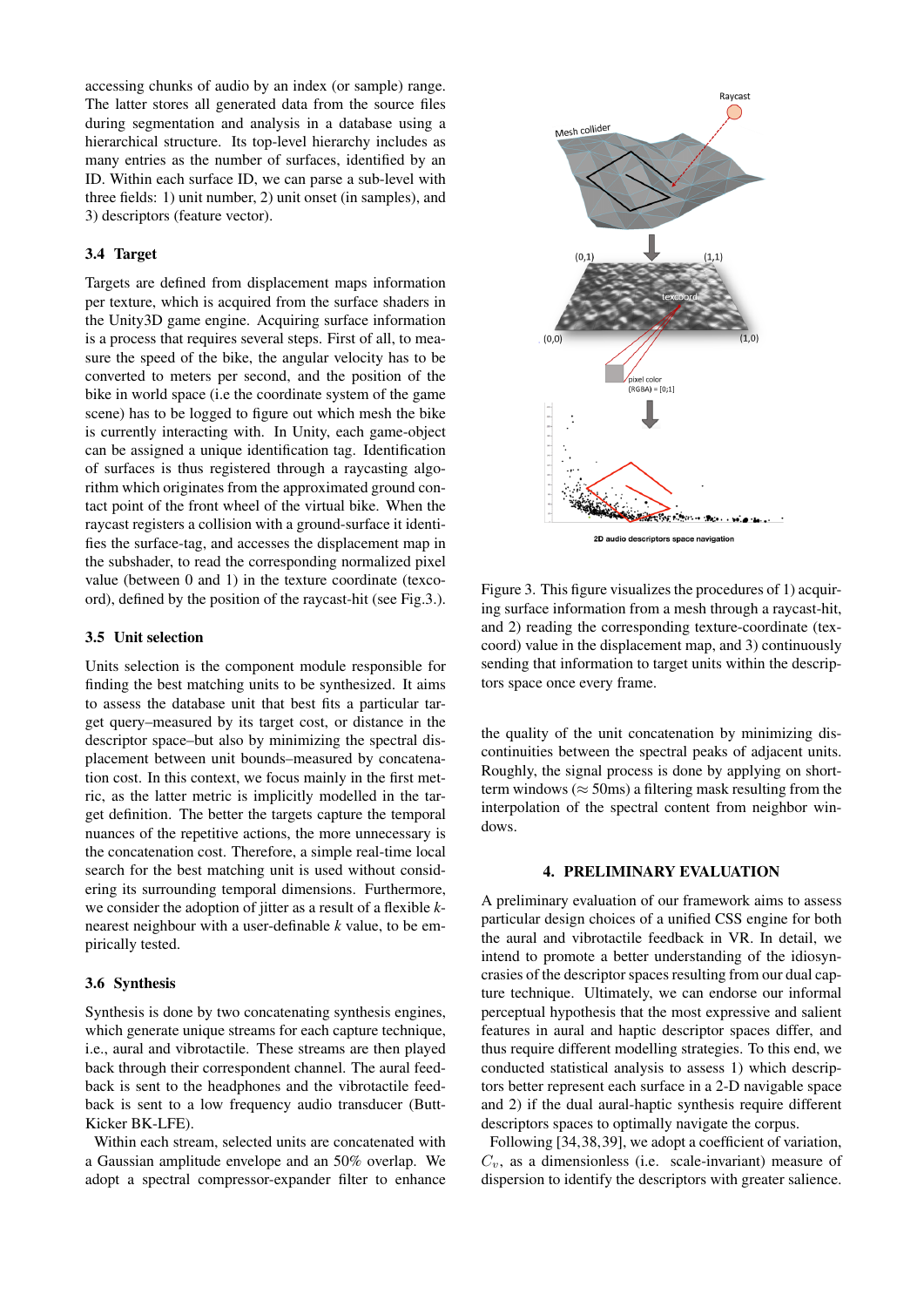As such, we aim to better discriminate the sound source in a 2-D navigable space and (conceivably) at a perceptual level. The coefficient of variation,  $C_v$ , is computed as the ratio of the standard deviation,  $\sigma$ , to the mean,  $\mu$ , so that:

$$
C_v = \frac{\sigma}{\mu} \quad . \tag{1}
$$

The result expresses a percentage value of the descriptor extent of variability in relation to its mean.

Moreover, we adopt the Spearman's rank correlation  $\rho$  to determine the statistical dependence between the contact and standard (condenser) microphones on their descriptors degree of variability (or salience). The Spearman rank correlation is expressed by a value in the  $+1$  to  $-1$  range.  $+1$ indicates a perfect association and -1 indicates a perfect negative association of ranks. The closer to 0, the weaker the association between the variables.

Our informal perceptual expectation is that the asphalt should provide a higher degree of descriptor dependency, given its low aural and haptic feedback, but may be more noticible in surfaces such as the dirt road with leaves, as its aural feedback is notoriously more prominent than the haptic feedback.

Table [1](#page-6-13) shows the coefficient of variation,  $C_v$ , and mean values,  $\mu$ , descriptor statistics for the two surfaces under study. The results are quite expressive across both surfaces and capture techniques for the spectral low-level timbral descriptors (centroid, spread, skewness and kurtosis). Conversely, the remaining temporal domain descriptors (frequency, energy, periodicity and first-order autocorrelation coefficient or AC1) show considerably less saliency. Moreover, the most salient descriptors (with the two high- est coefficient of variation,  $C_v$ , for asphalt are the same for both capture techniques (contact and condenser), while for the dirt road with leaves surface, the descriptors correspondence does not hold. To a certain extent, this reinforces our perceptual hypothesis that both haptic and aural realities are different and require different corpus and navigation models. The Spearman's rank correlation for each surface across the two capture techniques shows a high degree of dependency between the contact and standard (condenser) microphones ( $\rho = .857$  with  $p > 0.01$ ) for the asphalt surface. A weaker association is found for the dirt road with leaves ( $\rho = .686$  with  $p > 0.05$ ). These results align with our initial expectations that some surfaces will demand a greater degree of separation in the modelling of trajectories and descriptor space definition (to optimize the 2-D navigation).

Fig. [4](#page-5-0) presents the 2-D navigation plots per audio capture technique, in which both surfaces are included. The graphical representation suggests that some level of overlap between surfaces can be adopted in the architecture and system design. In other words, we can envision a possible scenario where all surfaces coexist in the same corpus, without the need to specify in the target a surface ID to constrain the unit search.

#### **Contact Microphone**

<span id="page-5-0"></span>

**Standard Condenser Microphone**



Figure 4. Two-dimensional visualization of the spectral spread and spectral kurtosis descriptor space for the two surfaces under study, i.e., asphalt and dirt road with leaves and for the two miking methods.

#### 5. CONCLUSIONS AND FUTURE WORK

This paper presents preliminary work towards creating a novel approach to synthesize audiohaptic feedback from surface textures capture through e.g. photogrammetry. Besides facilitating visually realistic virtual objects, methods like photogrammetry represent new possibilities in a broader scheme. The ability to visually 'capture' reality into a realistic virtual representations, promotes methodological considerations for similar approaches to other modalities. The puzzle of constructing congruent integration of (synthetic) feedback, could become close to trivial, if feedback is constructed from capture of the actual visual, auditory and vibrotactile features of the real world object.

This work implementation and preliminary testing revealed that the combination of CSS with high realistic graphic assets, can provide a convincing and promising method to induce realism within immersive virtual environments. Furthermore, our preliminary results seem to indicate that using specific descriptors to analyze sound sources obtained from different capture methods can provide more precise clustering of sound units and sequences for each type of sensory feedback, including a further look into applications for realistic surface-haptic driving simulations.

We observed some limitations as well, at this point and related to some CSS intrinsic characteristics. A narrow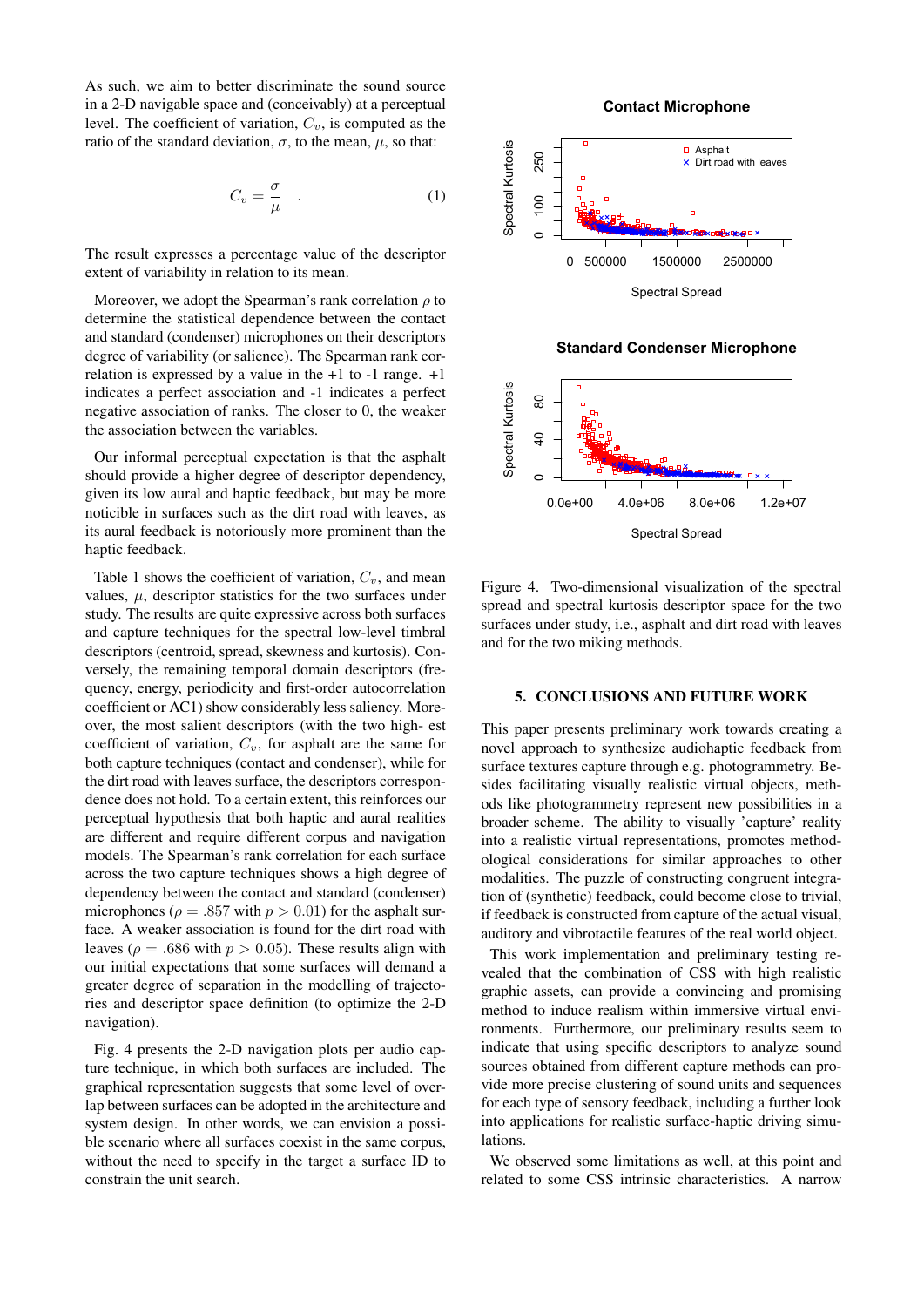|                         | <b>Asphalt</b>            |            |                             |             | <b>Dirt with Leaves</b>   |            |                             |           |
|-------------------------|---------------------------|------------|-----------------------------|-------------|---------------------------|------------|-----------------------------|-----------|
|                         | <b>Contact Microphone</b> |            | <b>Condenser Microphone</b> |             | <b>Contact Microphone</b> |            | <b>Condenser Microphone</b> |           |
| <b>Audio Descriptor</b> | $C_{\eta}$                | $\mu$      | $C_v$                       | μ           | $C_{\eta}$                | $\mu$      | $\overline{C_v}$            | μ         |
| Frequency               | 13                        | 502.800    | 22                          | 449.211     | 13                        | 499.54     | 23                          | 370.001   |
| Energy                  | 38                        | .005       | 32                          | .007        | 39                        | .009       | 34                          | .001      |
| Periodicity             | 18                        | .371       | 41                          | .153        | 19                        | .388       | 53                          | .066      |
| AC1                     |                           | .967       |                             | .979        |                           | .963       | ◠                           | .966      |
| Loudness                |                           | $-48.292$  | 6                           | $-47.194$   |                           | $-42.534$  |                             | $-40.083$ |
| Centroid                | 35                        | 894.746    | 41                          | 1294.465    | 30                        | 1020.219   | 34                          | 2846.533  |
| Spread                  | 70                        | 692946.875 | 57                          | 2942106.250 | 50                        | 891232.511 | 27                          | 6386084   |
| <b>Skewness</b>         | 38                        | 4.024      | 37                          | 3.468       | 32                        | 2.983      | 72                          | 1.197     |
| Kurtosis                | 89                        | 31.758     | 67                          | 20.014      | 58                        | 17.701     | 67                          | 4.681     |

<span id="page-6-13"></span>Table 1. Coefficient of variation,  $C_v$ , and mean values,  $\mu$ , statistics for the asphalt and dirt road covered with leaves surfaces per audio descriptor and for the two audio capture techniques.

sound corpus, if sound database is not broad enough. And lacking audio representations of specific interactions might result in less expressive and inaccurate sensory feedback.

This paper marks the first in a ongoing line of studies using the model proposed. Studies of interest include approaches to practical implementations of the feedback system (especially haptics, most likely), users perception of realism based on the multimodal surface feedback, possible implications for vection with VR bike augmentation, presence studies with elderly users, and a line of perception tests to further explore the best practices of the multisensory balancing between the modalities and techniques. Furthermore, future research should at least consider the impact on system performance when introducing shaders that are more demanding to the GPU, such as displacement mapping. However, alternative methods exists that do make use of the information derived from height fields to simulate displacement without adding additional geometry, e.g. parallax mapping. Such alternatives could still utilize the same methodology while being more affordable in terms of computational resources. A fundamental topic in the near future is to test the use of accelerometers as capture technique of the surface displacements. Our aim is to learn which capture technique better drives the generation of vibrotactile feedback using CSS, towards a definite methodology and a fully working prototype.

## Acknowledgments

This work was supported by the Portuguese Foundation for Science and Technology (PD/BD/114140/2015).

# 6. REFERENCES

- <span id="page-6-0"></span>[1] Y. Visell, F. Fontana, B. L. Giordano, R. Nordahl, S. Serafin, and R. Bresin, "Sound design and perception in walking interactions," *International Journal of Human-Computer Studies*, vol. 67, no. 11, pp. 947– 959, 2009.
- <span id="page-6-1"></span>[2] S. J. Lederman and R. L. Klatzky, "Multisensory texture perception," *The handbook of multisensory processes*, pp. 107–122, 2004.
- <span id="page-6-2"></span>[3] S. Serafin, L. Turchet, R. Nordahl, S. Dimitrov, A. Berrezag, and V. Hayward, "Identification of virtual

grounds using virtual reality haptic shoes and sound synthesis," in *Proceedings of eurohaptics symposium on haptic and audio-visual stimuli: enhancing experiences and interaction*, 2010, pp. 61–70.

- <span id="page-6-3"></span>[4] R. L. Klatzky and S. J. Lederman, "Multisensory texture perception," in *Multisensory object perception in the primate brain*. Springer, 2010, pp. 211–230.
- <span id="page-6-4"></span>[5] A. Di Scipio, "Synthesis of environmental sound textures by iterated nonlinear functions," in *Proceedings of the 2nd COST G-6 Workshop on Digital Audio Effects (DAFx99)*, 1999, pp. 109–117.
- <span id="page-6-5"></span>[6] D. Schwarz, "Concatenative sound synthesis: The early years," *Journal of New Music Research*, vol. 35, no. 1, pp. 3–22, 2006.
- <span id="page-6-6"></span>[7] S. M. Breedlove and N. V. Watson, *Behavioral neuroscience*. Sinauer Associates, Incorporated, Publishers, 2017.
- <span id="page-6-7"></span>[8] M. S. Gazzaniga and T. F. Heatherton, *Psychological science: Mind, brain, and behavior*. WW Norton New York, 2003.
- <span id="page-6-8"></span>[9] J. J. LaViola Jr, E. Kruijff, R. P. McMahan, D. Bowman, and I. P. Poupyrev, *3D user interfaces: theory and practice*. Addison-Wesley Professional, 2017.
- <span id="page-6-9"></span>[10] D. C. Brogan, R. A. Metoyer, and J. K. Hodgins, "Dynamically simulated characters in virtual environments," *IEEE Computer Graphics and Applications*, vol. 18, no. 5, pp. 58–69, 1998.
- <span id="page-6-10"></span>[11] S. J. Lederman and R. L. Klatzky, "Hand movements: A window into haptic object recognition," *Cognitive psychology*, vol. 19, no. 3, pp. 342–368, 1987.
- <span id="page-6-11"></span>[12] L. Turchet, P. Burelli, and S. Serafin, "Haptic feedback" for enhancing realism of walking simulations," *IEEE transactions on haptics*, vol. 6, no. 1, pp. 35–45, 2013.
- <span id="page-6-12"></span>[13] S. Lind, L. Thomsen, M. Egeberg, N. Nilsson, R. Nordahl, and S. Serafin, "Effects of vibrotactile stimulation during virtual sandboarding," in *2016 IEEE Virtual Reality (VR)*. IEEE, 2016, pp. 219–220.